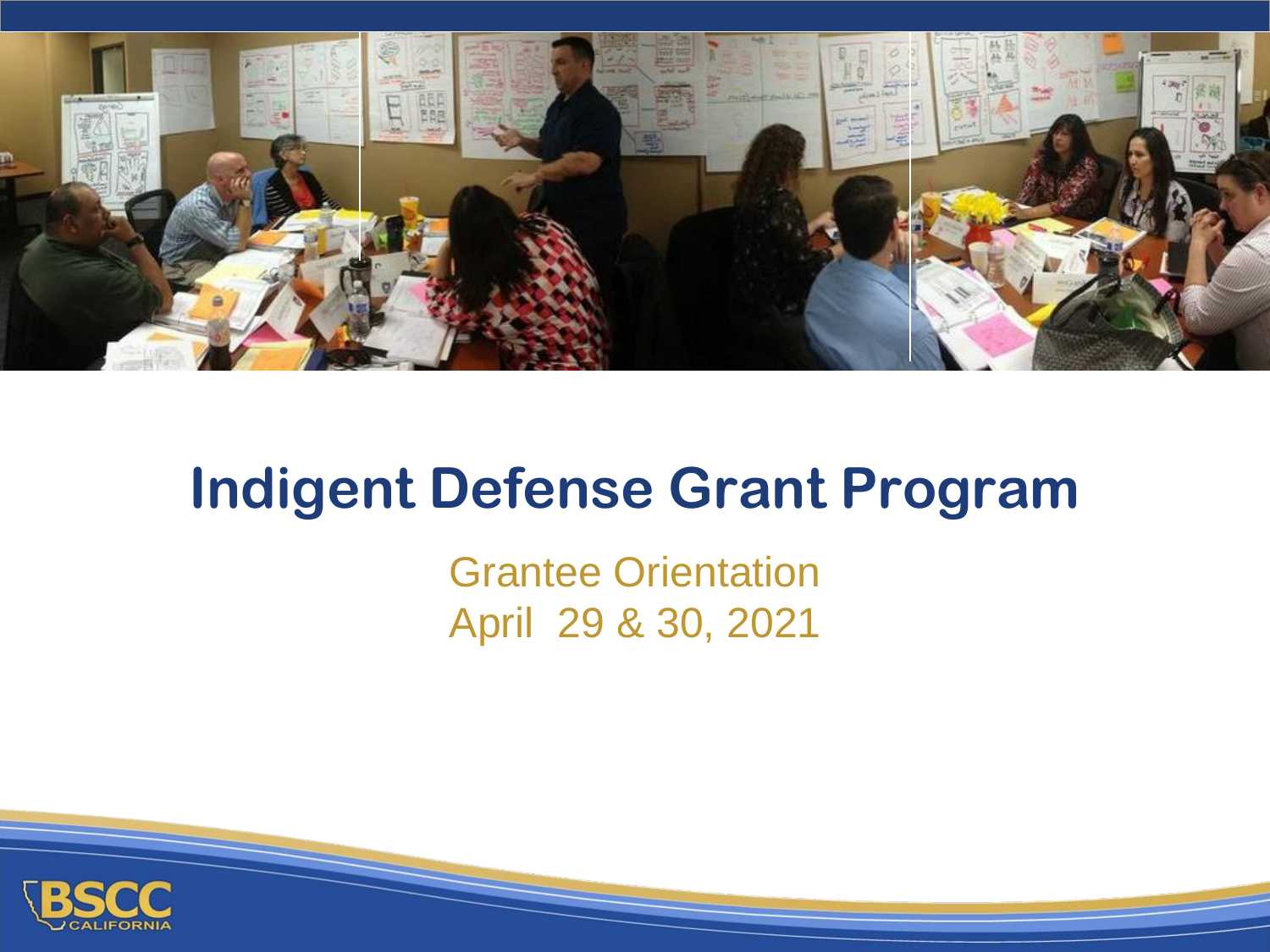





#### **Mary McComb, CA State Public Defender**

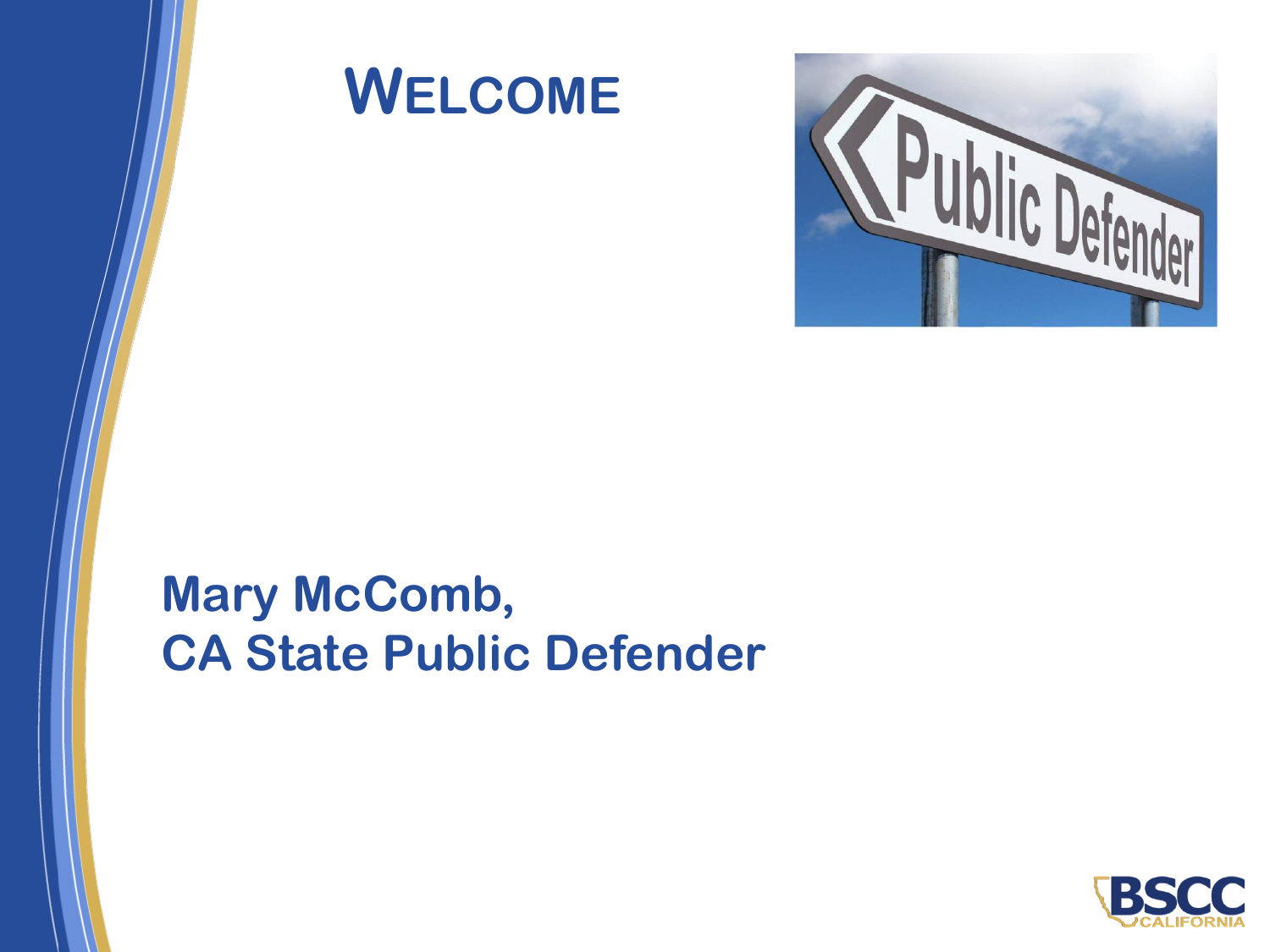# **HELPFUL TIPS**

- ❖ **Please keep cameras on unless requested to turn off due to technical issues**
- ❖ **In case of any Zoom outages please log back in asap**
- ❖ **If technical issues persist, please use call-in information**
- ❖ **Phones use \*6 to mute and unmute**
- ❖ **Phones use \*9 to raise your hand – we'll call on you**
- ❖ **Our orientation is being recorded**
- ❖ **Use the raise your hand if you have comments or questions, use chat, call out your name**

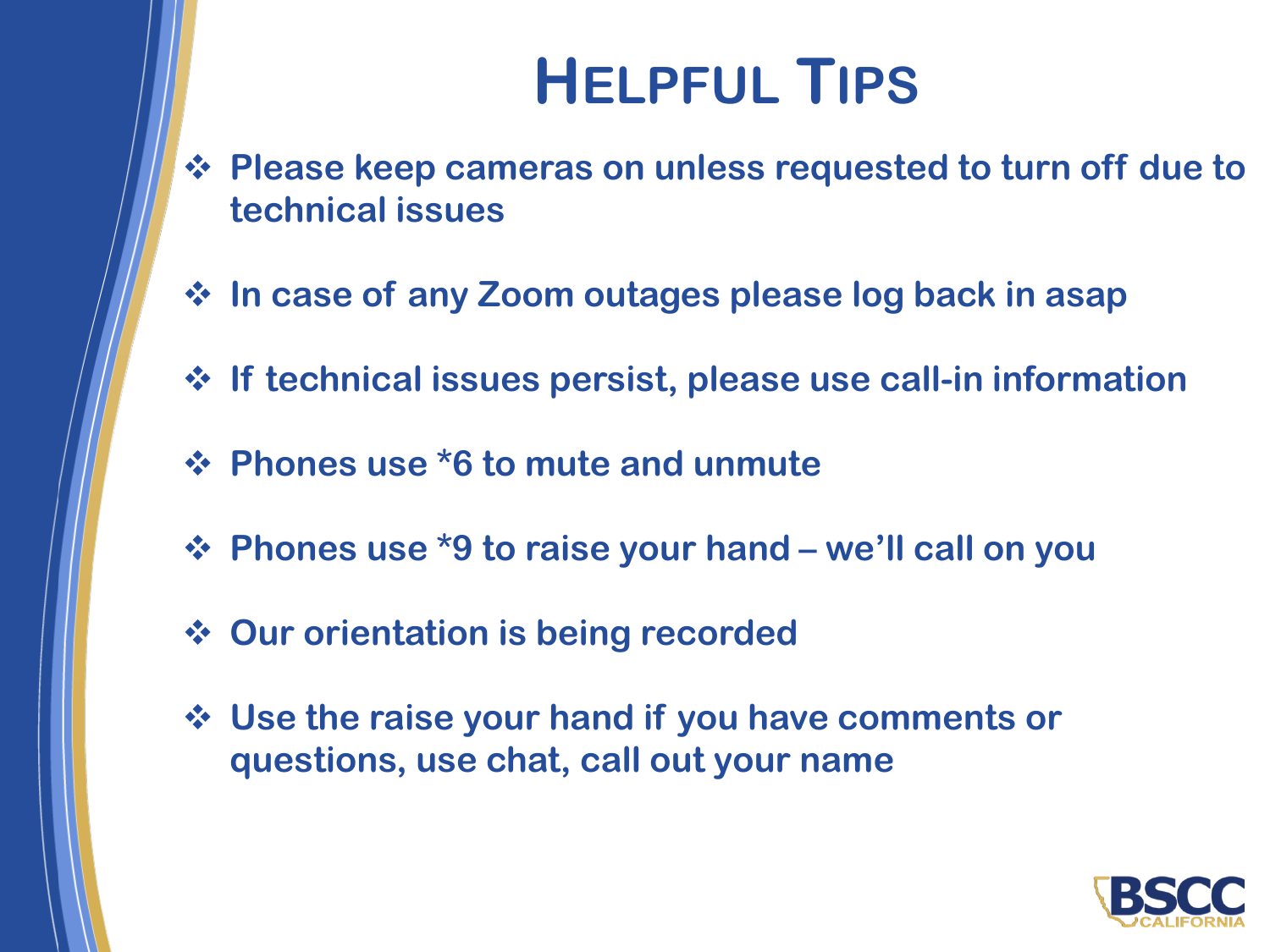#### **AGENDA**

❖ **Introductions**



- ❖ **BSCC & IDG Overview**
- ❖ **Grantee Presentations**
- ❖ **Administrative, Fiscal, Program**
- ❖ **Data Reporting Responsibilities**
- ❖ **Site Visits, Audits, & Reviews**

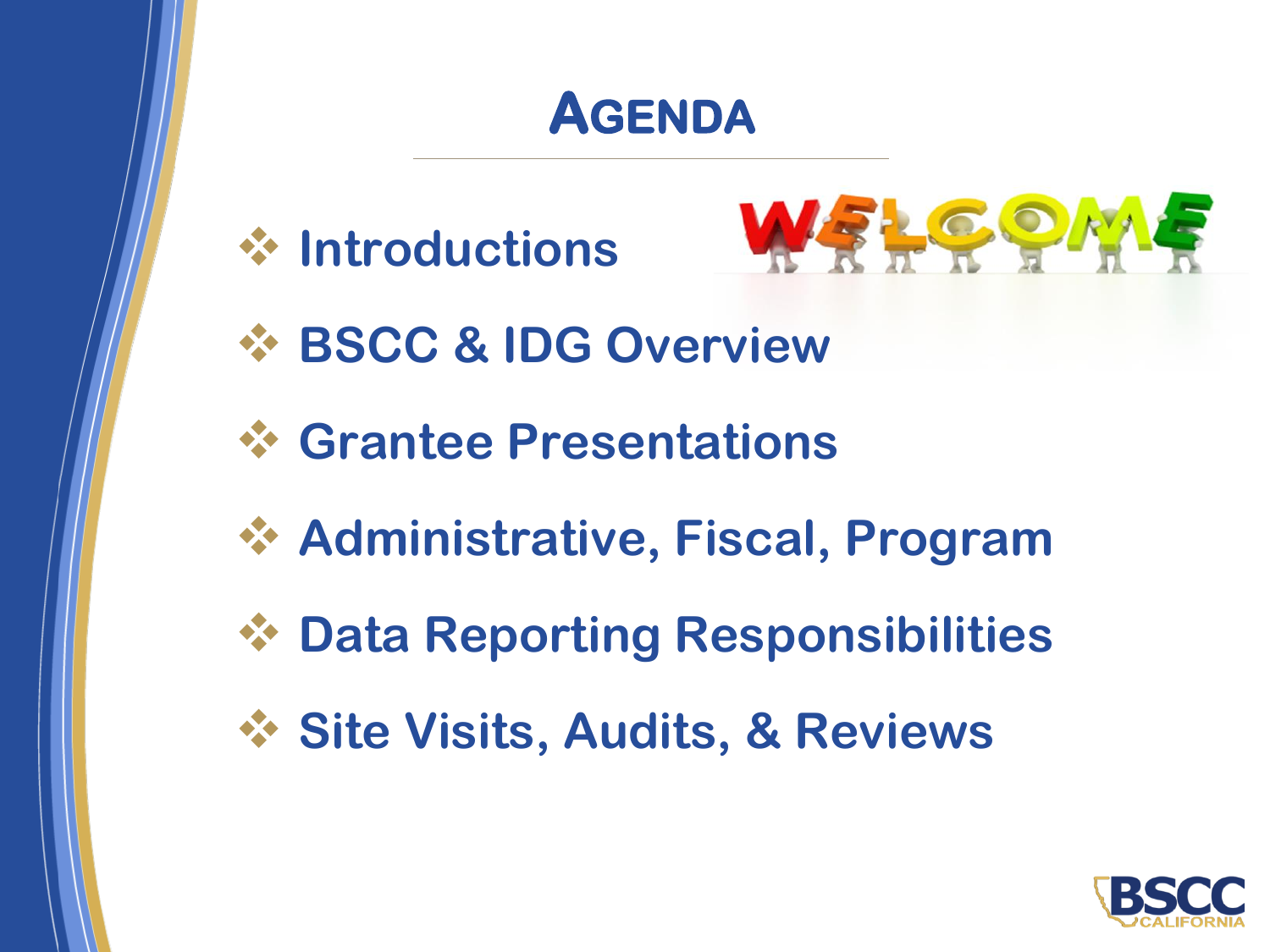# **BSCC STAFF INDIGENT DEFENSE GRANT TEAM**

- ❖ **Julie Axt, Program Analyst**
- ❖ **Camina Leeson, Program Analyst**
- ❖ **Amanda Abucay, Staff Services Manager**
- ❖ **Dameion Renault, Field Representative**
- ❖ **Ellice Ramm, Research Data Specialist I**

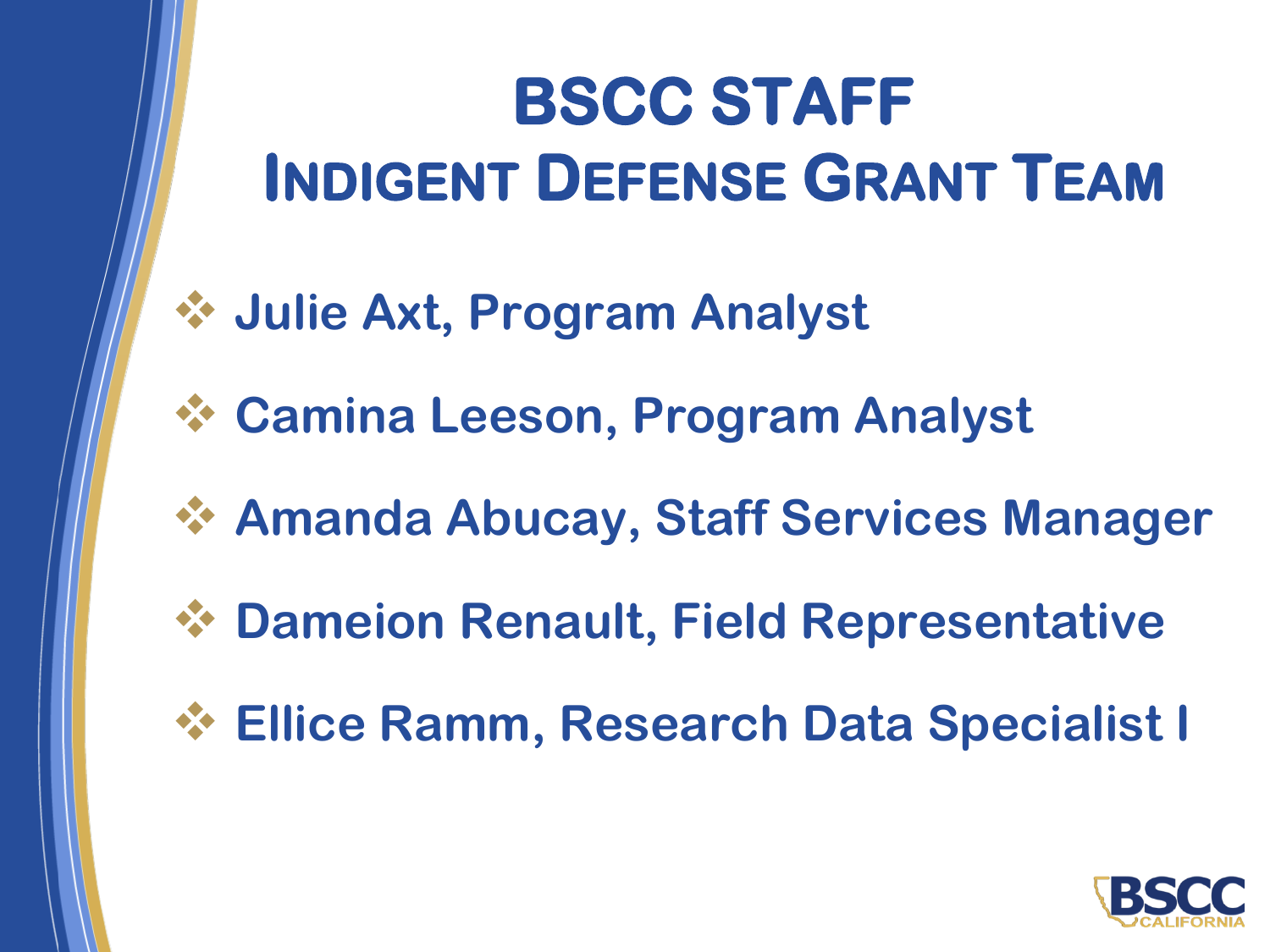# **IDG ROLES**

❖ **BSCC – Program & Fiscal Oversight**

❖ **OSPD – Progress Reports & Project Director Calls**

❖ **Evaluator – Progress Reports & Data Technical Assistance**

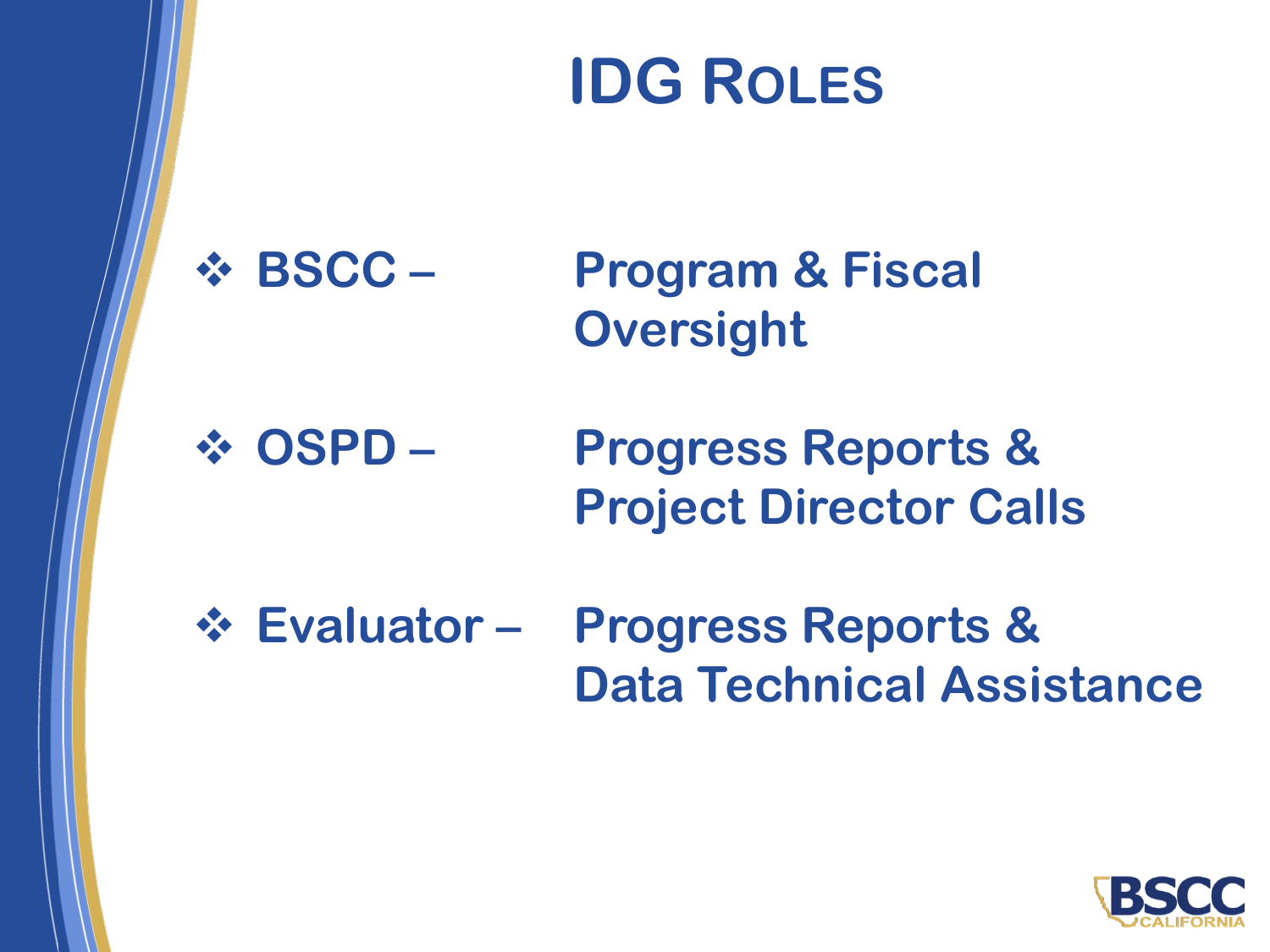## **BSCC OVERVIEW**

#### ❖ **Established by Senate Bill 92 (2012)**

- **Formerly Board of Corrections and Corrections Standards Authority**
- ❖ **Agency Charge:**
	- **Statewide leadership**
	- **Technical assistance**
	- **Promote effective partnerships**
- ❖ **13-Member Board**
	- **Who is on the Board?**
	- **What do they do?**

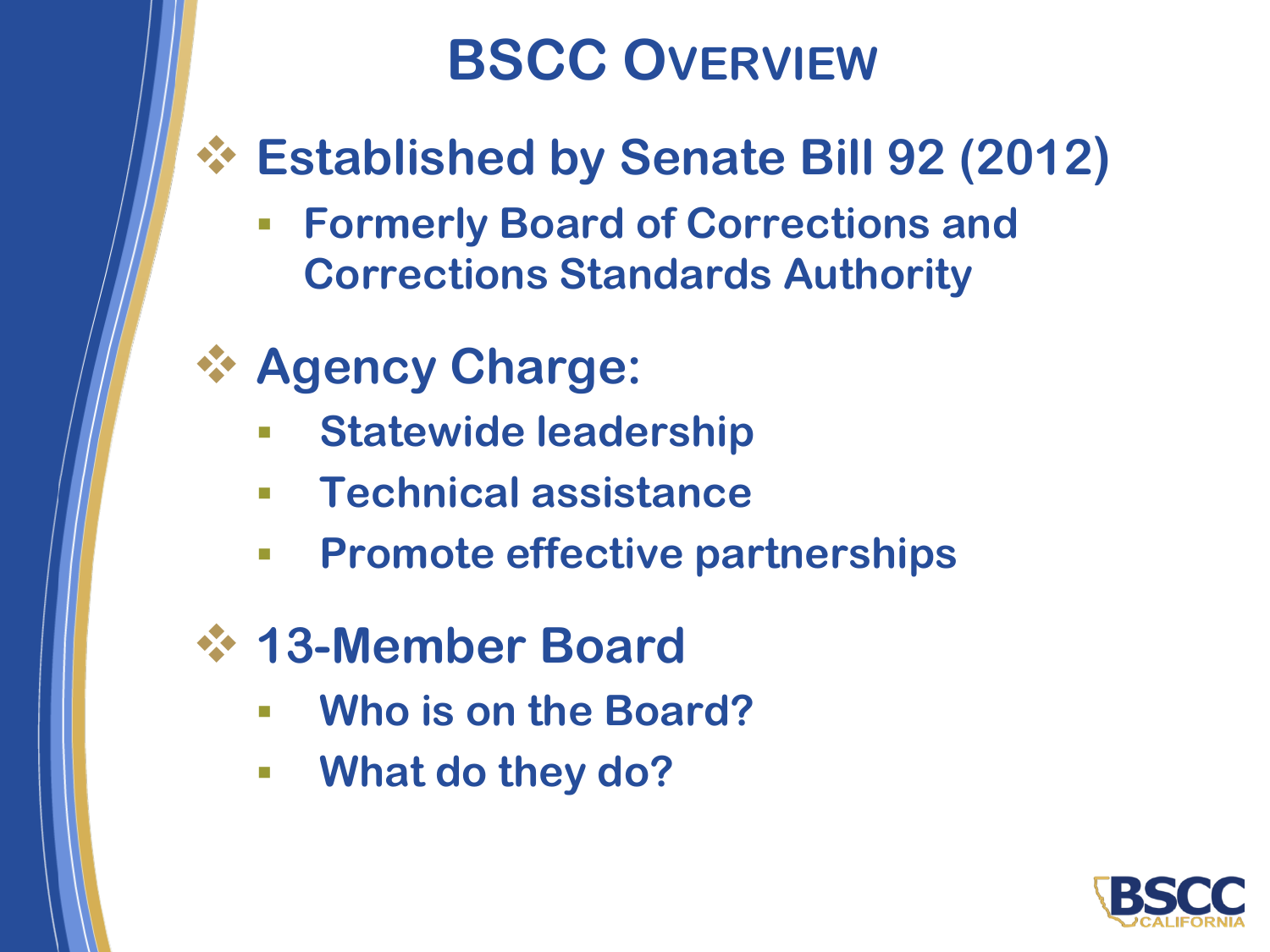## **BSCC DIVISIONS**

- ❖ **Corrections Planning and Grant Programs (CPGP)**
- ❖ **Facilities Standards and Operations (FSO)**
- ❖ **Standards and Training for Corrections (STC)**
- ❖ **County Facilities Construction (CFC)**
- ❖ **Administrative including Research and Information Technology**

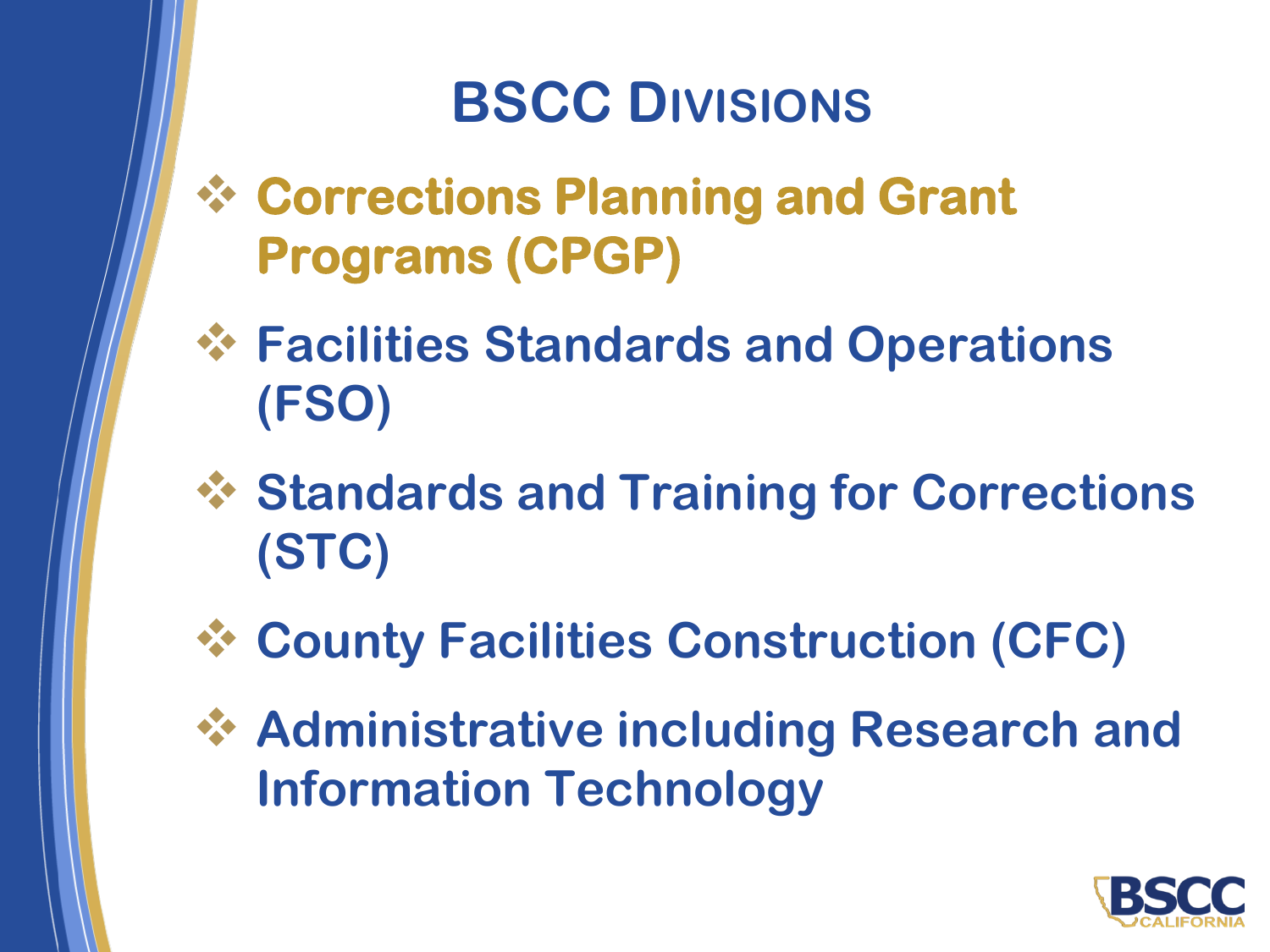

## **BREAKOUT QUESTION**

Who does your office reach out to for technical questions related to reporting data?

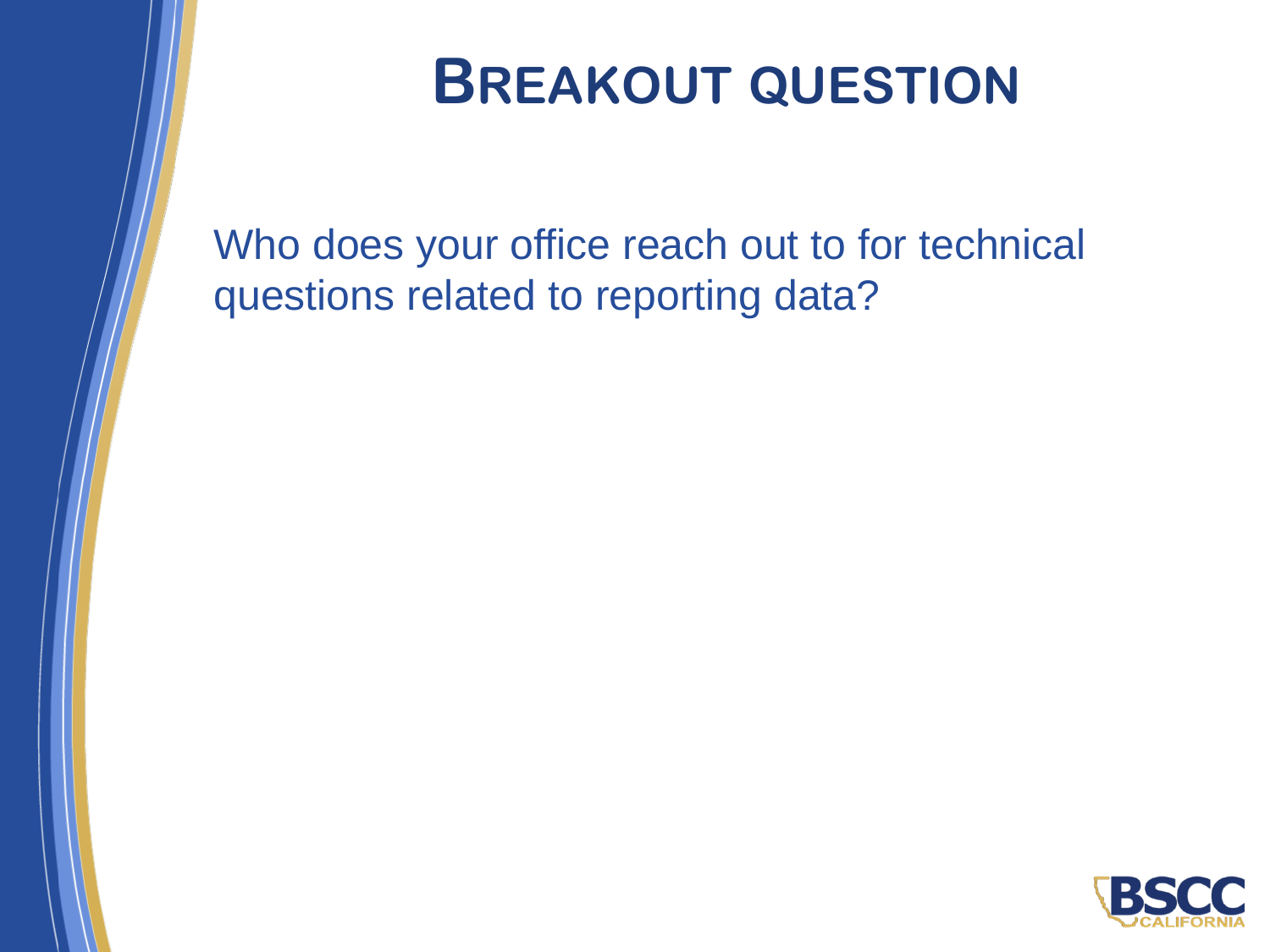**CORRECTIONS PLANNING AND GRANT PROGRAMS**

- ❖ **Ensure the fair, prudent and efficient distribution of state and federal grant funds**
- ❖ **Prevent and reduce crime by encouraging use of evidence-based practices**
- ❖ **Engage in collaborative planning, ongoing research and information-sharing**
- ❖ **Provide grant related training and other technical assistance**

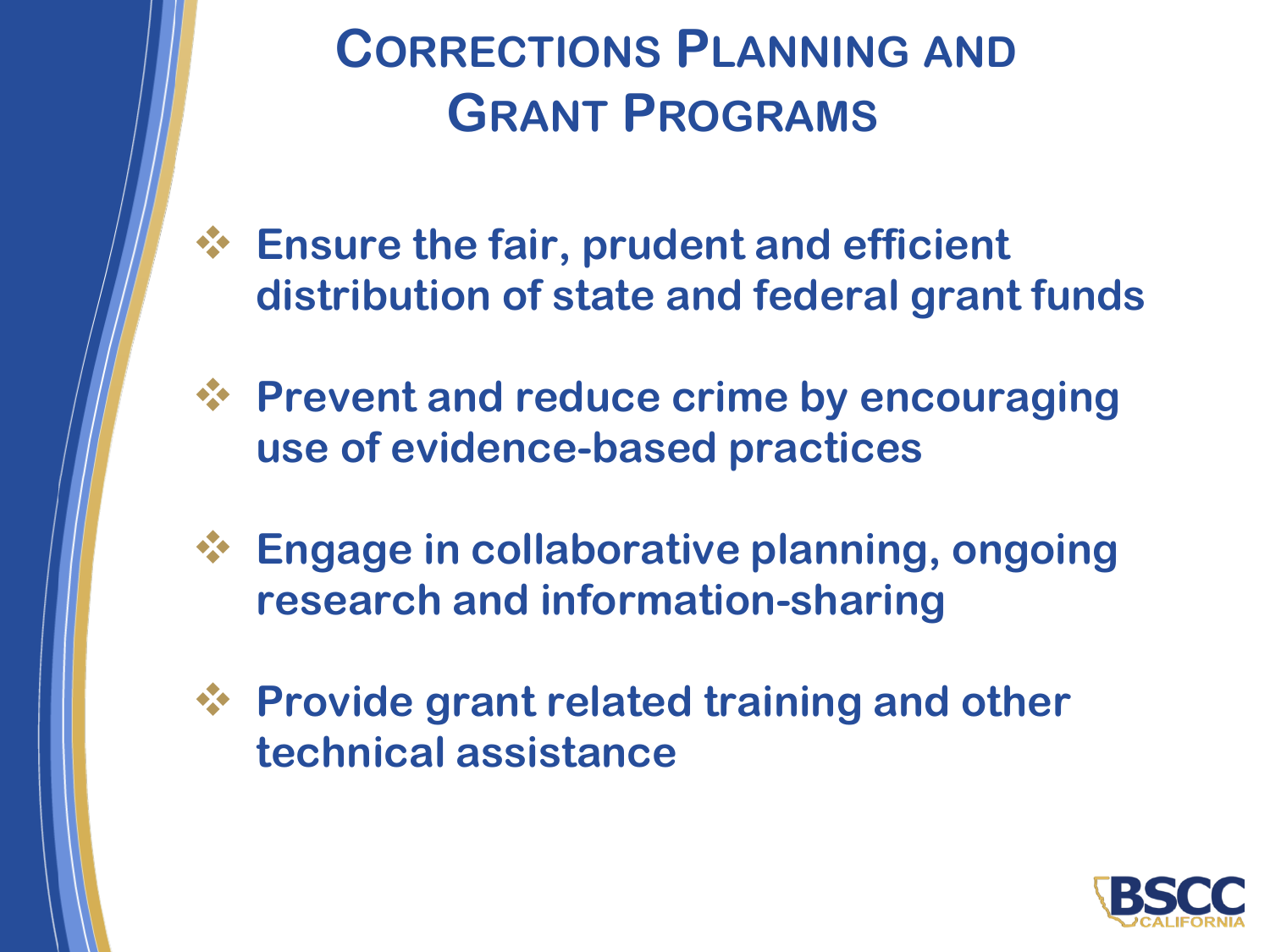# $$

| <b>Federal Grants</b>                                                              | <b>State Grants</b>                                                                   |                                                     |
|------------------------------------------------------------------------------------|---------------------------------------------------------------------------------------|-----------------------------------------------------|
| <b>Edward Byrne</b><br>⊔<br><b>Memorial Justice</b><br><b>Assistance Grant</b>     | <b>Adult Reentry</b><br>⊔<br><b>Grant</b>                                             | <b>Proposition 47</b><br>$\Box$<br><b>Grant</b>     |
| <b>Q</b> Coronavirus<br><b>Emergency</b><br>Supplemental<br><b>Funding Program</b> | <b>California Violence</b><br>ப<br><b>Intervention and</b><br><b>Prevention Grant</b> | <b>Proposition 64</b><br>⊔<br><b>Grant</b>          |
| $\Box$ Residential<br><b>Substance Abuse</b><br><b>Treatment Grant</b>             | <b>Indigent Defense</b><br>⊔<br><b>Grant</b>                                          | $\Box$ Proud Parenting<br><b>Grant</b>              |
|                                                                                    | <b>Law Enforcement</b><br>⊔<br><b>Assisted Diversion</b><br><b>Grant</b>              | $\Box$ Tribal Youth<br><b>Diversion Grant</b>       |
| $\Box$ Title II Formula Grant                                                      | <b>Pay for Success</b><br>⊔<br><b>Grant</b>                                           | $\Box$ Youth<br><b>Reinvestment</b><br><b>Grant</b> |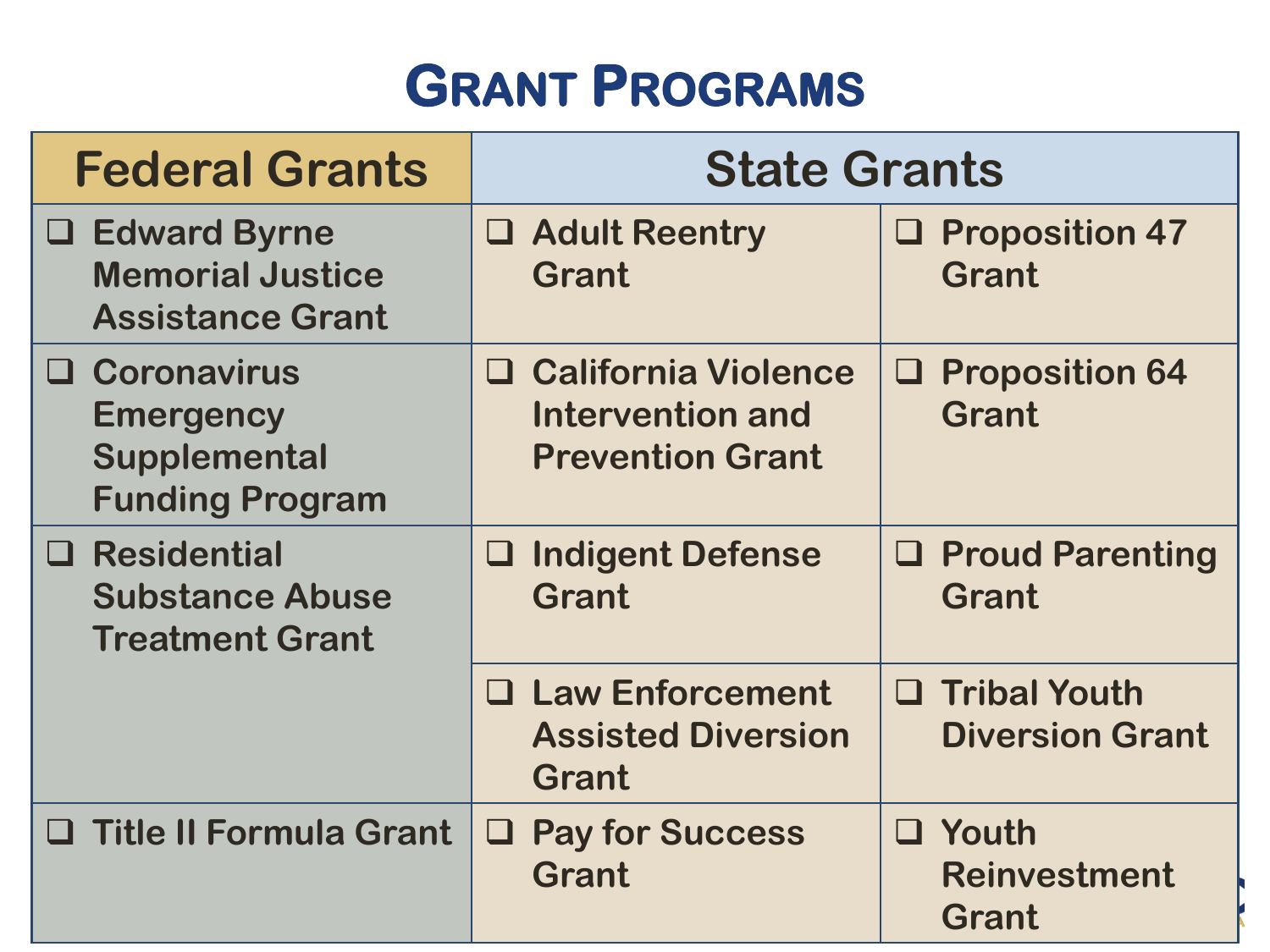#### **INDIGENT DEFENSE FUNDING**

**The Budget Act of 2020 (Senate Bill 74) established the Indigent Defense Grant Program** 

❖**Total Funding: \$10,000,000**

❖**\$9,800,000 is available for grants**  ❖**\$200,000 for an evaluation**

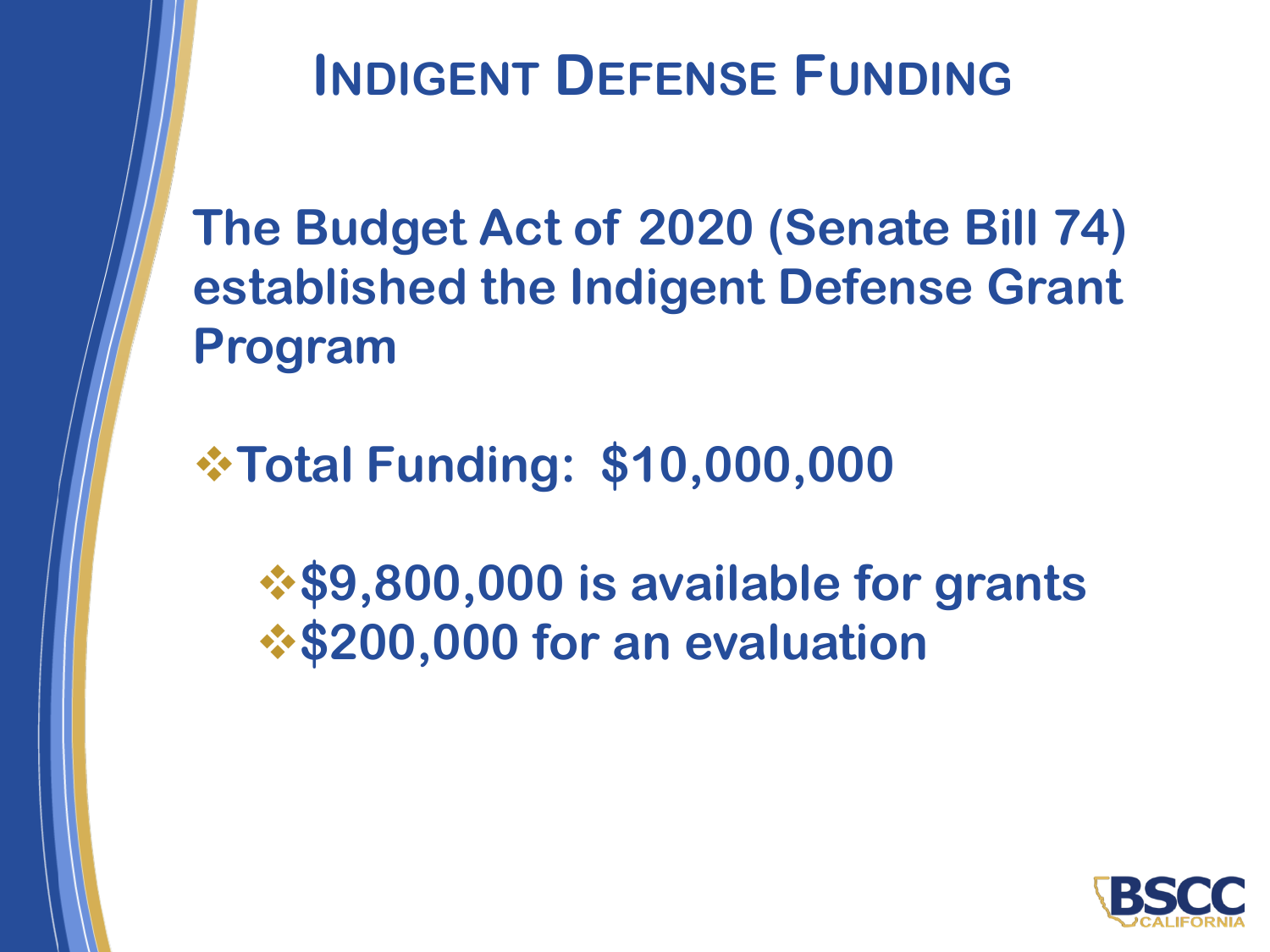# **FUNDING ALLOCATION**

| <b>Table I: Funding Allocation Chart</b> |                                                               |                          |                                                                             |  |
|------------------------------------------|---------------------------------------------------------------|--------------------------|-----------------------------------------------------------------------------|--|
| <b>County</b>                            | <b>Allocation</b>                                             | <b>County</b>            | <b>Allocation</b>                                                           |  |
| El Dorado County                         | \$347,900                                                     | Santa Barbara County     | \$637,000                                                                   |  |
| <b>Humboldt County</b>                   | \$416,500<br>\$323,400 to PDO<br>\$93,100 to ADO              | <b>Shasta County</b>     | \$347,900                                                                   |  |
| <b>Imperial County</b>                   | \$347,900                                                     | <b>Siskiyou County</b>   | \$274,400                                                                   |  |
| <b>Lassen County</b>                     | \$274,400                                                     | Solano County            | \$852,600<br>\$637,000 to PDO<br>$\bullet$<br>\$215,600 to ADO<br>$\bullet$ |  |
| <b>Marin County</b>                      | \$347,900                                                     | Sonoma County            | \$882,000                                                                   |  |
| Mendocino County                         | \$416,500<br>\$323,400 to PDO<br>\$93,100 to ADO<br>$\bullet$ | <b>Stanislaus County</b> | \$1,127,000                                                                 |  |
| <b>Merced County</b>                     | \$984,900                                                     | <b>Tulare County</b>     | \$637,000                                                                   |  |
| <b>Monterey County</b>                   | \$637,000                                                     | <b>Tuolumne County</b>   | \$274,400                                                                   |  |
| Napa County                              | \$323,400                                                     | <b>Yolo County</b>       | \$347,900                                                                   |  |

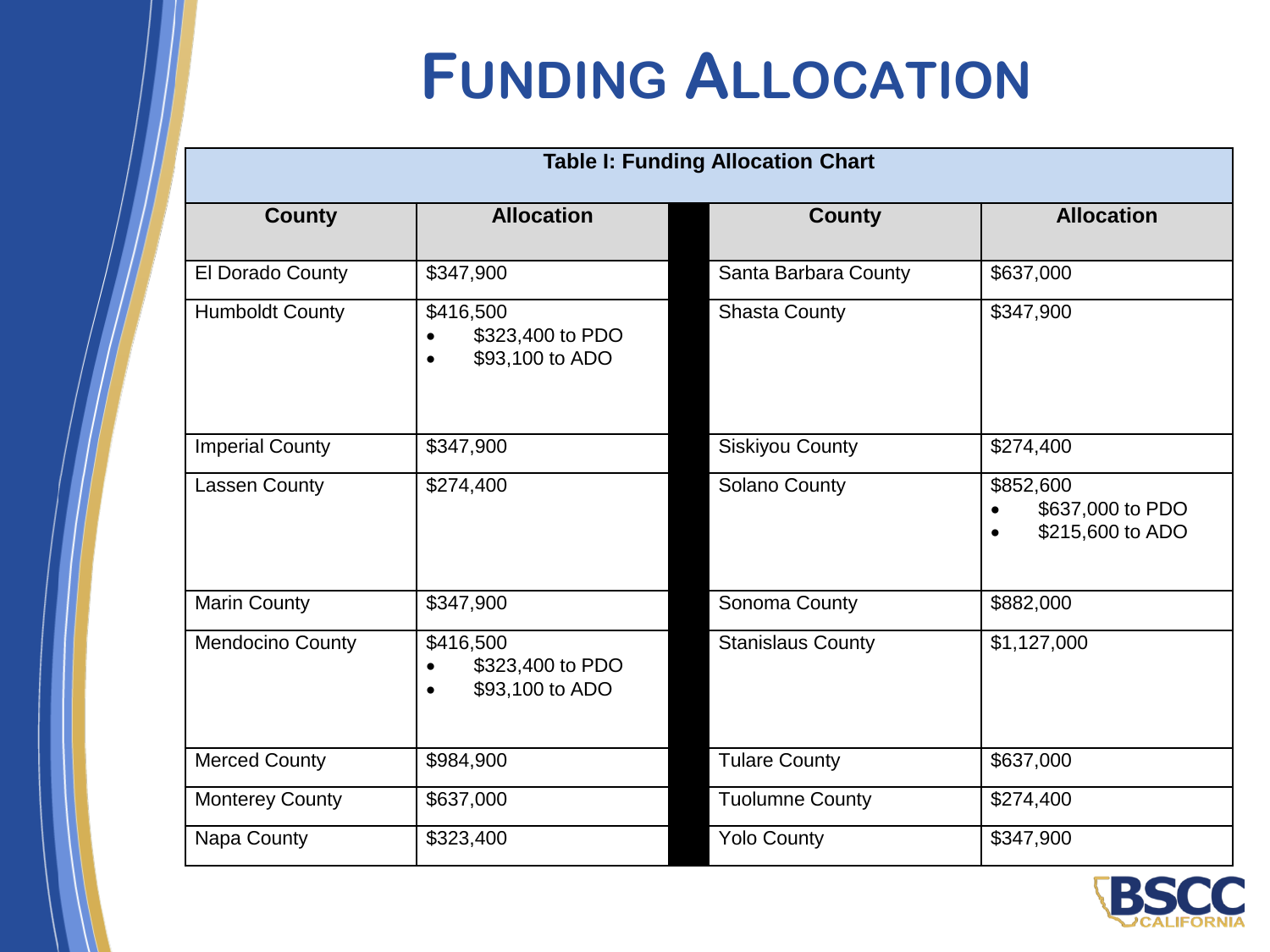#### **ELIGIBLE ACTIVITIES**

**Funds awarded under the Indigent Defense Grant Program must be utilized to address:**

❖**Staffing**

❖**Training**

❖**Case management needs**

❖**Other attorney support of Public Defender Offices.**